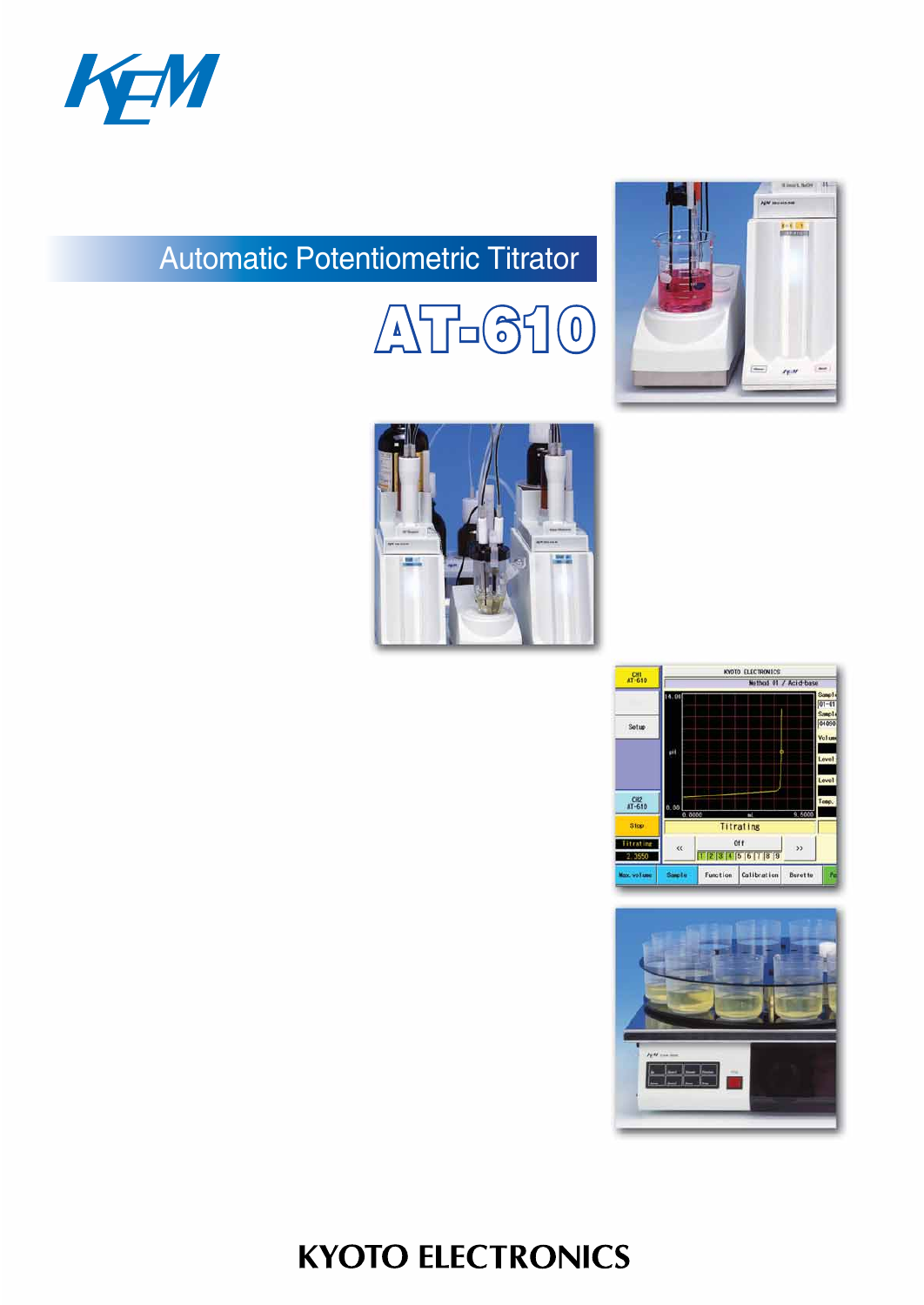# **Automatic Potentiometric Titrator Automatic Potentiometric Titrator AT-610**

# **Two Different Titrations can be Performed Simultaneously --- Allow for Space-saving. Also, a Karl Fischer Moisture Titrator can be combined.**

0.tmol/L NaOH

 $\frac{1}{2H}$ 

**FEM EBU-610-208** 

 $[.000]$ 

deset

 $I\sqrt{M}$ 

**AT-610 is the highest-end model among the KEM Automatic Potentiometric Titrators, featuring an over-sized touch screen LCD to allow for better operations.**

**In combination with the KEM Karl Fischer Moisture Titrator 610 series, the end-user can simultaneously carry out not only a regular titration by AT-610 but moisture titration by the Karl Fischer Moisture Titrator 610 series.**

**The combination with the optional CHA-600 Sample changer allows for even better operations and laborsaving.**

 $I\sqrt{M}$ 

Ω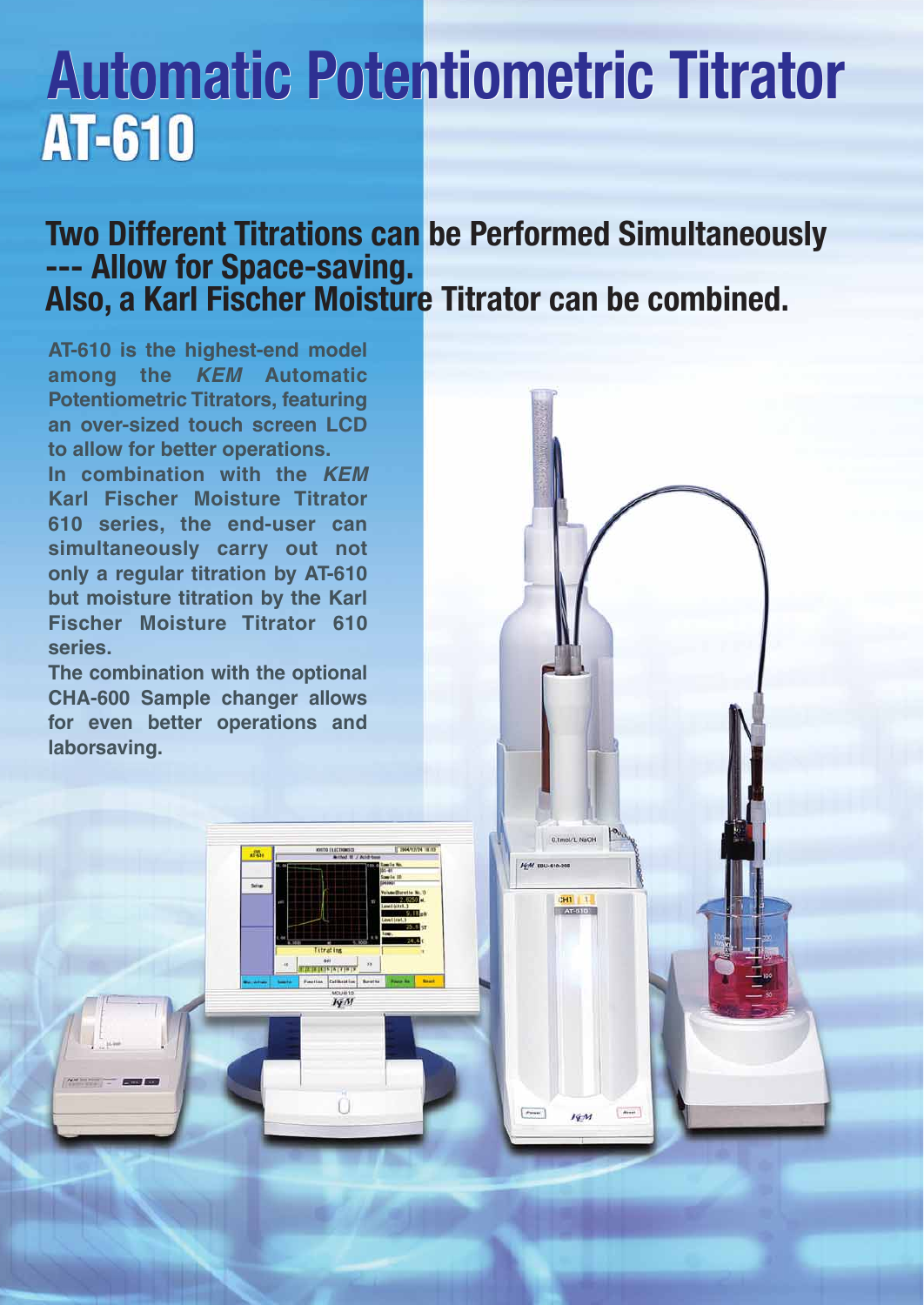



### **Large color LCD with a touch screen feature (8 inch-wide)**

Large color LCD with a touch screen feature<br>
(8 inch-wide)<br>
Newly adopted a logical, easy-to-use Graphical User Interface<br>
utilizing a high-resolution touch-screen LCD (Liquid Crystal<br>
Display) provides easy viewing and hi utilizing a high-resolution touch-screen LCD (Liquid Crystal Display) provides easy viewing and high visibility in addition to simplified key entry by touch-screen control for swift maneuverability in operation.

# **Resistor (Pt100)**

**Properature measurement with Platinum Thermal Resistor (Pt100)**<br>
Pt100 platinum thermal resistor specified in JIS C1604 as thermal resistor is a most precise and reliable one compared with a conventional temperature measu Pt100 platinum thermal resistor specified in JIS C1604 as thermal resistor is a most precise and reliable one compared with a conventional temperature measurement by thermistor.

**Feature of the Karl Fischer moisture titration is now added**<br>This new model can work on moisture titration when connected<br>with the optional Karl Fischer Moisture Titration unit. That is, not<br>only regular but moisture titr This new model can work on moisture titration when connected with the optional Karl Fischer Moisture Titration unit. That is, not only regular but moisture titration can be simultaneously performed on a single control panel. For an optional moisture titration, both volumetric and coulometric systems are available.

#### **Two different potentials (pH / temperature, pH / transmittance or the like) can be simultaneously recorded**

**(pH / tempe)**<br> **an be si**<br>
and tempera<br>
an be plotted<br>
behavior of co<br>
anging pH. The two potentials, e.g. pH and temperature, pH and conductivity or pH and transmittance can be plotted on single titration curve. Thereby, you can see the behavior of conductivity in relation to changing pH or the changes of color by the indicator in correlation to the actually changing pH.

#### **The control unit and the titration unit can be remotely placed and operated**

**ne titration<br>perated**<br>titration unit<br>measuring en<br>a drafter wh<br>after. The control panel and the titration unit can be separated more than 10 meters away. Safe measuring environment is secured by installing the titration unit in a drafter while the operator works on the control unit outside a drafter.

# **extended memory storage**

**Compact Flash (CF) card is now equipped for an extended memory storage**<br>
CF card can store measurement results and methods for titrat<br>
The electronically stored data can serve as future reference<br>
review the results or th CF card can store measurement results and methods for titrations. The electronically stored data can serve as future references to review the results or the reevaluation of past records.

# **parallel**

**Two titrations can be simultaneously performed in parallel**<br>
This new model works as two titration units in one wh<br>
connected with an optional titration unit. For instance, both a<br>
base and salt titration can be performed This new model works as two titration units in one when connected with an optional titration unit. For instance, both acid base and salt titration can be performed at the same time. It goes without saying that this unit can save your bench space a lot.

### **Feature of GLP/GMP support**

**Example of**<br>**P**, those requinded the checks of the checks of the second<br>**B** is a recording placement day<br>placement day for the correct a Conforming to GLP and GMP, those requirements like control of the testing equipment including checks of the unit performance with standard substances or calibrating the electrode are satisfied by recording their results. Those records can be viewed on history archive screen. In addition to recording maintenance results, the advance notice of reagent replacement date and piston replacement date appears on display to affirm correct and in-time maintenance.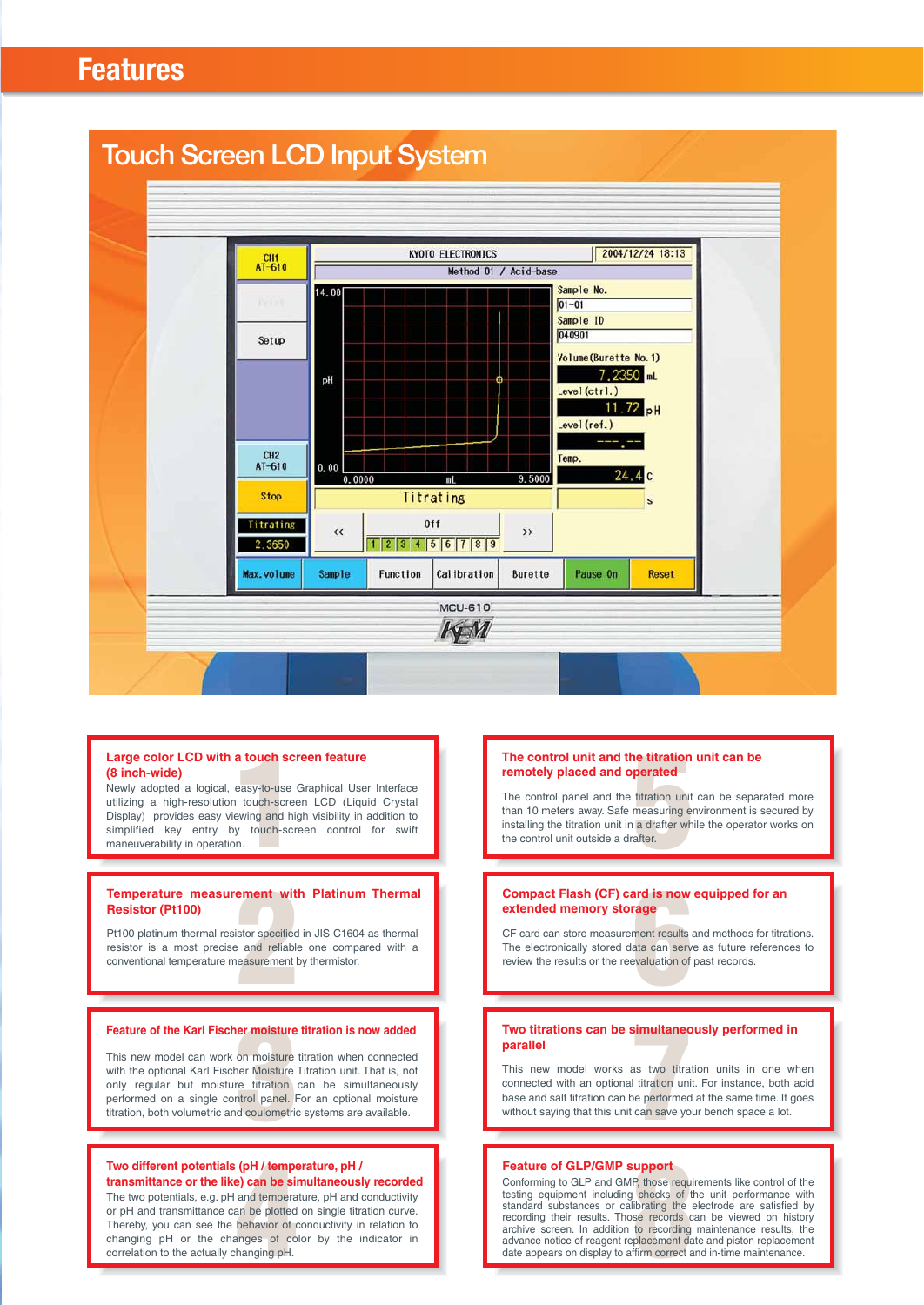# **Examples of Combination**





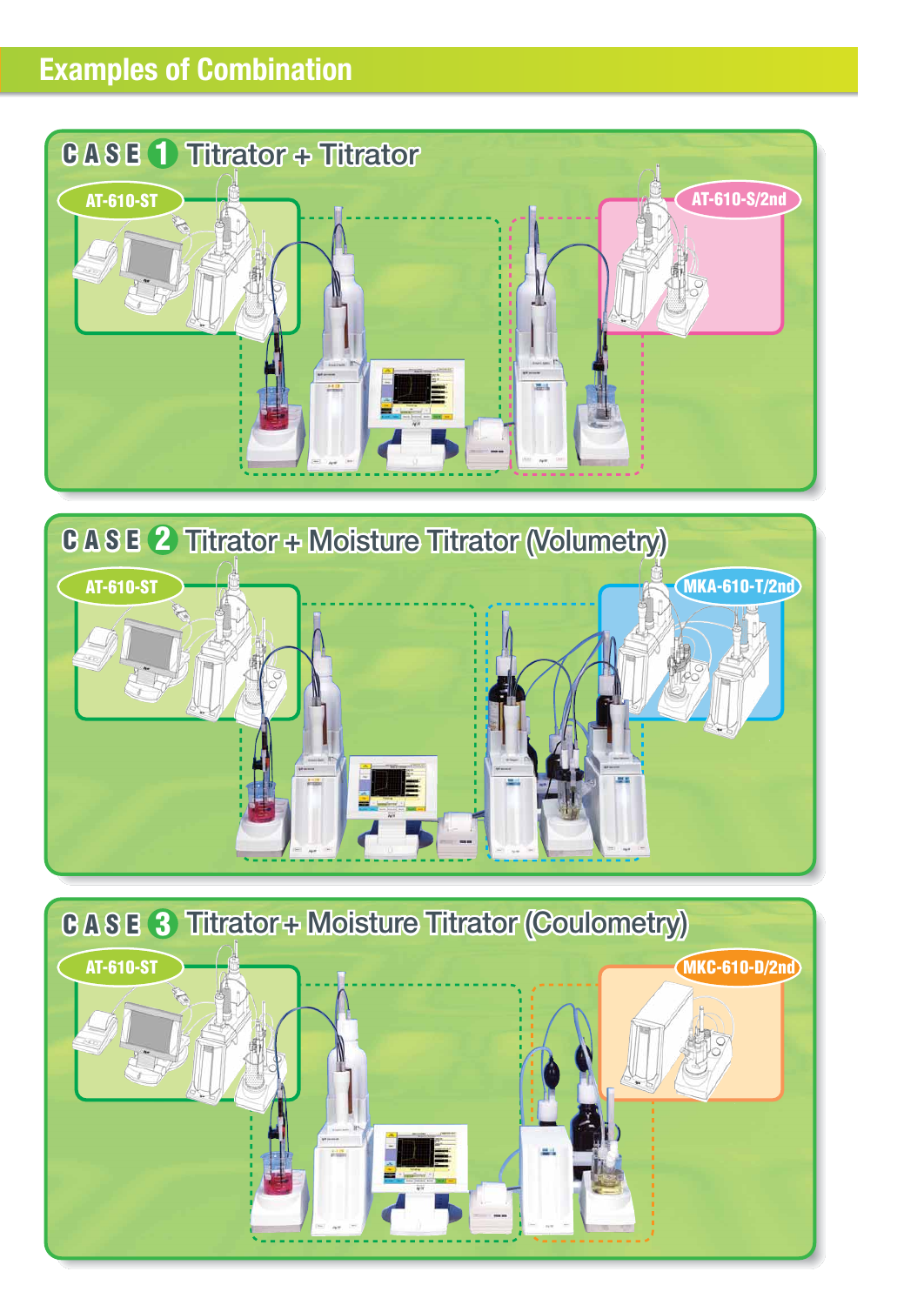## **■ Specifications**

| Model name               | AT-610 Automatic Potentiometric Titrator                                                                                                                                                                                                                                                        |  |  |
|--------------------------|-------------------------------------------------------------------------------------------------------------------------------------------------------------------------------------------------------------------------------------------------------------------------------------------------|--|--|
| Detection range          | 1) Potentiometric: -2000mV~+2000mV<br>2) pH: 0.00~14.00pH<br>3) Temperature: 0~100°C                                                                                                                                                                                                            |  |  |
| <b>Burette precision</b> | 50mL(option)<br>: $\pm 0.05$ mL,<br>Repeatability ±0.02mL<br>20mL(standard): ±0.02mL,<br>Repeatability ±0.01mL<br>10mL(option) : ±0.015mL,<br>Repeatability ±0.005mL<br>5mL(option)<br>: $\pm 0.01$ mL,<br>Repeatability ±0.003mL<br>1mL(option)<br>: $\pm 0.005$ mL,<br>Repeatability ±0.001mL |  |  |
| <b>Titration mode</b>    | Blank, Auto Titration, Auto Intermit, Intermit, Petroleum Titration<br>COD control and Stat control--Total 7 modes                                                                                                                                                                              |  |  |
| Number of methods        | Standard methods: 50; Combined methods: 10(Max five methods can be combined.)                                                                                                                                                                                                                   |  |  |
| Kinds of titration       | Potentiometric (acid/base, redox, precipitation)<br>Photometric, Polarization and Conductometric titrations                                                                                                                                                                                     |  |  |
| <b>Titration forms</b>   | Full titration(Auto EP detection) / EP Stop / Level Stop/<br>Intersect / EP Stop . Level Stop / Learn titration                                                                                                                                                                                 |  |  |
| Special applications     | Measurement of electrode potential(pH, potential), pKa(Dissociation constant of acid)<br>Two-system simultaneous recordings of input potentials<br>(Examples: Titration volume vs. pH+%T, Titration volume vs. pH+uS)                                                                           |  |  |
| Input method (MMI)*1     | Direct operations on a touch screen                                                                                                                                                                                                                                                             |  |  |
| <b>Display</b>           | 1) 8-inch color LCD with 256 colors (800x600-dot resolution)<br>2) Simultaneous 2-channel display (even for a Karl Fischer Moisture Titrator)                                                                                                                                                   |  |  |

| Ext. I/O                        | COM port (Mini DIN 8-pin) x 2 channels<br>For Printer, Electronic balance and Data Capture Software<br>K-NET port x 2 channels, For titrating unit                                                                                                                                                                                                                                                                                                                                            |  |  |
|---------------------------------|-----------------------------------------------------------------------------------------------------------------------------------------------------------------------------------------------------------------------------------------------------------------------------------------------------------------------------------------------------------------------------------------------------------------------------------------------------------------------------------------------|--|--|
| Calculation                     | Concentration, Statistical data (Mean, SD <sup>*2</sup> and RSD <sup>*3</sup> )                                                                                                                                                                                                                                                                                                                                                                                                               |  |  |
| <b>GLP</b> support<br>functions | Advanced registration of operators (Max 50 persons)<br>Titrant: Warning of low-level titrant residue, Announcement of factor calibration date,<br>Announcement of piston replacement date, Announcement of titrant replacement,<br>Inspection: Announcement of inspection date, Records of inspection results<br>Maintenance of electrodes: Announcement of calibration date, Records of calibration<br>Inspection of burette capacity: Inspecting function and records of inspection results |  |  |
| <b>Scalability</b>              | Burette unit: Max 10 units (Including one built-in)<br>Measuring unit: Titrator (AT-610), Moisture titrator (either<br>MKA-610 or MKC-610), Multiple sample changer (CHA-600)                                                                                                                                                                                                                                                                                                                 |  |  |
| Ambient conditions              | 1) Temperature: 5~35°C 2) Humidity: Below 85%RH (No condensation)                                                                                                                                                                                                                                                                                                                                                                                                                             |  |  |
| Power consumption               | Main control unit: 100~120V AC / 200~240V AC +10%<br>50/60Hz; Approx. 20W<br>Titration unit/Stirrer: 100~120V AC / 200~240V AC ±10%<br>50/60Hz; Approx. 25W<br>Printer: 100V, 120V or 230V AC ±10%, 50/60 Hz; Approx. 7W                                                                                                                                                                                                                                                                      |  |  |
| Dimension and<br>Weight         | Main control unit: 230(W)x280(D)x255(H)mm; Approx. 2.0kg<br><b>Titration unit</b><br>: 120(W)x363(D)x610(H)mm; Approx. 4.0kg<br><b>Stirrer</b><br>: 118(W)x225(D)x320(H)mm; Approx. 2.0kg<br>: 106(W)x180(D)x88(H)mm; Approx. 0.4kg<br>Printer                                                                                                                                                                                                                                                |  |  |

\*1 MMI : Man Machine Interface \*2 SD : Standard Deviation \*3 RSD : Relative Standard Deviation

### **■ Accessories**

| <b>Type</b>                                           | <b>Standard kit</b><br><b>AT-610-ST</b>                                          | <b>AT-610-PT</b>                                                                                                                        | Photometric titration kit Polarization titration kit Conductivity titration kit<br><b>AT-610-OT</b>                 | <b>AT-610-CT</b>                                                                                | pH Dual input kit<br><b>AT-610-TT</b>                                                   |
|-------------------------------------------------------|----------------------------------------------------------------------------------|-----------------------------------------------------------------------------------------------------------------------------------------|---------------------------------------------------------------------------------------------------------------------|-------------------------------------------------------------------------------------------------|-----------------------------------------------------------------------------------------|
| Part name                                             |                                                                                  |                                                                                                                                         |                                                                                                                     |                                                                                                 |                                                                                         |
| Combined glass electrode(98100C171)                   | 1                                                                                | 1                                                                                                                                       | $\mathbf 1$                                                                                                         |                                                                                                 | 1                                                                                       |
| Connecting cable for electrode(984290012)             |                                                                                  |                                                                                                                                         |                                                                                                                     |                                                                                                 |                                                                                         |
| Temperature compensation electrode(98100T171)         | $\overline{\mathbf{1}}$                                                          | $\overline{1}$                                                                                                                          | $\overline{1}$                                                                                                      | $\overline{\mathbf{1}}$                                                                         |                                                                                         |
| Photometric sensor(120011001448)                      |                                                                                  |                                                                                                                                         |                                                                                                                     |                                                                                                 |                                                                                         |
| Interference filter 530nm(12001120048)                |                                                                                  |                                                                                                                                         |                                                                                                                     |                                                                                                 |                                                                                         |
| 630nm(12001120148)                                    |                                                                                  |                                                                                                                                         |                                                                                                                     |                                                                                                 |                                                                                         |
| Twin platinum electrode(98100M511)                    |                                                                                  |                                                                                                                                         |                                                                                                                     |                                                                                                 |                                                                                         |
| Conductometric sensor(98101K321)                      |                                                                                  |                                                                                                                                         |                                                                                                                     |                                                                                                 |                                                                                         |
| Connecting cable(984280032)                           | 1                                                                                | $\overline{1}$                                                                                                                          |                                                                                                                     |                                                                                                 |                                                                                         |
| Internal solution for reference electrodes(988115001) | $\overline{\mathbf{1}}$                                                          | $\overline{1}$                                                                                                                          |                                                                                                                     |                                                                                                 |                                                                                         |
| Single head wrench(985143339)                         | $\overline{1}$                                                                   | $\overline{\mathbf{1}}$                                                                                                                 | $\overline{1}$                                                                                                      | $\overline{\mathbf{1}}$                                                                         | $\overline{\phantom{a}}$                                                                |
| Piston extraction rod(985515002)                      | $\overline{\mathbf{1}}$                                                          | 1                                                                                                                                       |                                                                                                                     |                                                                                                 |                                                                                         |
| Stirrer rotor                                         | $\overline{1}$                                                                   |                                                                                                                                         |                                                                                                                     |                                                                                                 |                                                                                         |
| Number sticker                                        |                                                                                  | $\overline{1}$                                                                                                                          |                                                                                                                     |                                                                                                 |                                                                                         |
| Polyethylene bottle(69000280048)                      | $\overline{1}$                                                                   | $\overline{\mathbf{1}}$                                                                                                                 |                                                                                                                     | $\overline{\mathbf{1}}$                                                                         |                                                                                         |
| Printer roll                                          | $\overline{1}$                                                                   | ۴                                                                                                                                       |                                                                                                                     |                                                                                                 |                                                                                         |
| Ribbon cartridge                                      |                                                                                  |                                                                                                                                         |                                                                                                                     |                                                                                                 |                                                                                         |
| Operation manual                                      |                                                                                  |                                                                                                                                         |                                                                                                                     |                                                                                                 |                                                                                         |
| <b>Remarks</b>                                        | Used for ordinary titration<br>such as Acid-base titration<br>or Redox titration | Used for not only Acid-base<br>titration or Redox titration<br>but Water hardness Metal<br>concentration of plating<br>bath or the like | Used for not only Acid-<br>base titration or Redox<br>titration but Diazotisation<br>titration for such as dyestuff | Used for not only Acid-<br>base titration or Redox<br>titration but Conductometric<br>titration | Used for ordinary titration<br>such as Acid-base titration or<br><b>Redox titration</b> |